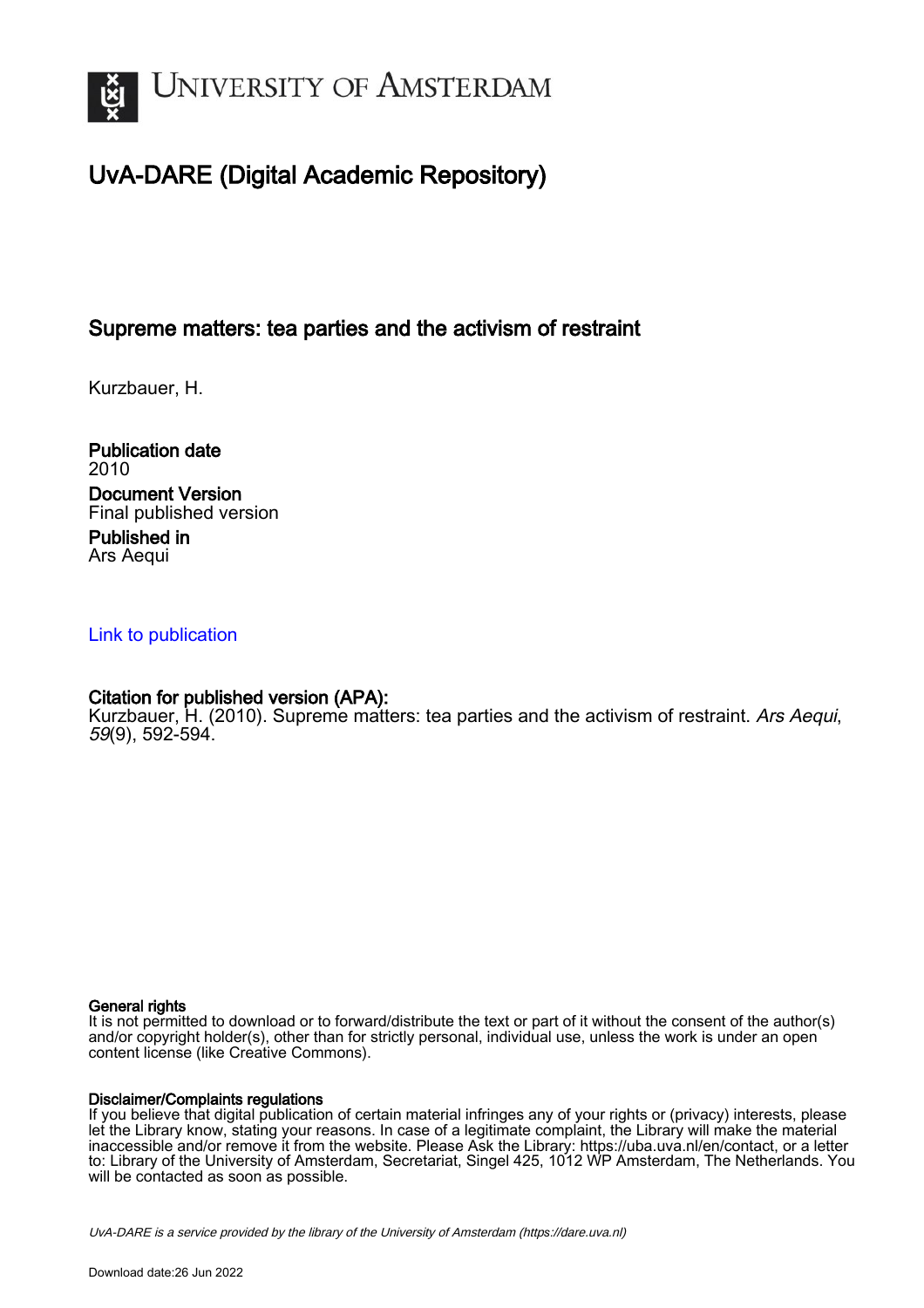# **Supreme Matters: Tea Parties and the Activism of Restraint**

**Heather Kurzbauer\***

According to recently released statistics, one-fifth of all US citizens are Tea Party Supporters: predominately white conservatives convinced of the 'evils' of the Obama administration.<sup>1</sup> Taking their cue from the defining protest in American history, The Boston Tea Party of 1773 in which the slogan 'no taxation without representation' inspired the colonists to revolt against the British, today's tea party proponents apply their heady brew of T.E.A. (Taxed Enough Already) protests to focus on the White House's penchant for social spending, the perils of government controlled health care, not to speak of the menace of immigration. No tea-drinking pussycats, the growing legions of these supporters call for immediate political action to overturn federal legislation including the 2009-2010 Health Care reform bill and the 2008 Emergency Economic Stabilization Act. Tea parties have gathered enormous momentum since 2009 with millions of frenzied supporters expected at cross-country rallies this summer. 'Our idea is essentially to act as ferocious as we are about our government being fiscally responsible as we will about our political process.'2

Today's tea party proponents apply their heady brew of T.E.A. (Taxed Enough Already) protests to focus on the White House's penchant for social spending, the perils of government controlled health care, not to speak of the menace of immigration

From politics to law is but a small step. Recently, Tea Party supporters have turned their attention to the hallowed halls of the Supreme Court. Summer season in Tea Party blog-land has opened with a volley of verbal vitriol aimed at Obama's second Supreme Court nominee, Elena Kagan and Obama's purported attempt to pack the highest court with like-minded progressives.

European intellectuals, who once dismissed Tea Party proponents as silly US right-wingers with a laughable programme, have subdued their criticism as they deal with the results of recent elections in the Netherlands and Belgium. Agendas that once lurked beneath a murky surface are now the talk of the town in Amsterdam and Brussels. Breaking news on the infamous Huffington Post includes a call for advice on the part of a European Labour politician just in case the Tea Party movement gains momentum with Europe's disgruntled right-wingers.3 With the rise of the right in Europe and Tea Party challenges in the US, the choice for consistent and fair-minded Supreme Court justices has become even more imperative.

## Recently, Tea Party supporters have turned their attention to the hallowed halls of the Supreme Court

On May 10, 2010, President Obama's announced Solicitor General Elena Kagan as his Supreme Court nominee to replace John Paul Stevens. Immediately the quest for 'who is Ms. Kagan' in terms of legal and political stance roared into top gear. Every phrase that the former Harvard Law School Dean had published, pronounced or whispered was analyzed by the punditocracy.

Is she an activist or restrained interpreter is the burning question. Will Ms. Kagan embrace the activism of liberals whose 'living' Constitution leads to an open interpretation of the sacred document or will Ms. Kagan take a restrained, literal approach to Constitutional interpretation? The *New York Times* provided a blow-by-blow description of Ms. Kagan's 1983 Oxford graduate thesis in which Ms. Kagan's statement, 'it is not necessarily wrong or invalid' for a judge 'to try to mold and steer the law' to support socially valid ends put her directly in the judicial activist camp. Other interpretations of the same thesis in the traditionally conservative *Wall Street Journal*

- \* Mr.drs. H. Kurzbauer teaches common law related subjects at the University of Amsterdam Law Faculty. Like many a Tea Party proponent, she has been known to carry a copy of the US Constitution in her purse. Any further resemblance to Tea Party supporters ends there.
- 1 CBS News Poll, April 14, 2010.
- 2 *www.politico.com/news/ stories/0210/32607. html#ixzz0r0pEmyVO*, quote given by Mark Skoda, National Tea Party Convention 2010 organizer (lastly viewed on July 21, 2010).
- 3 See *The Huffington Post*, June 16, 2010. Post by R*aymond Johansen, Party Secretary of the Norwegian Labour Party.*